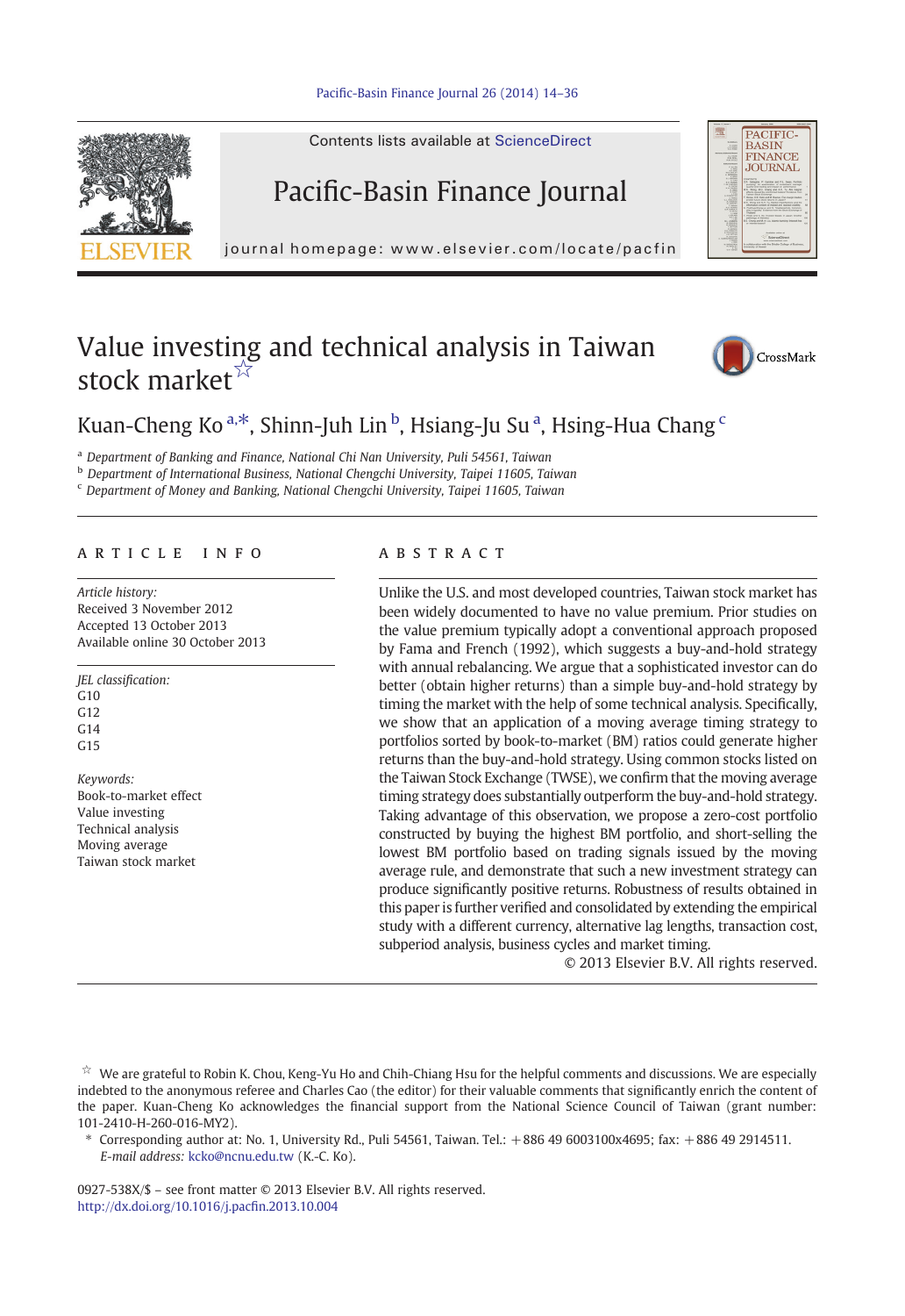### 1. Introduction

The value premium, which states that stocks with high book-to-market (BM) ratios yield higher returns than those with low BM ratios, has been extensively documented in both the U.S. and international stock markets over the past two decades. [Fama and French \(1992, 1996\)](#page--1-0), [Lakonishok, Shleifer, and Vishny](#page--1-0) [\(1994\)](#page--1-0) and [Loughran \(1997\)](#page--1-0) all show that the value premium is a prevalent phenomenon in the U.S. market. As for the international evidence, [Chan, Hamao, and Lakonishok \(1991\)](#page--1-0), [Roll \(1995\)](#page--1-0), [Mukherji,](#page--1-0) [Dhatt, and Kim \(1997\),](#page--1-0) [Bauman, Conover, and Miller \(1998\),](#page--1-0) [Fama and French \(1998\)](#page--1-0), and [Daniel, Titman,](#page--1-0) [and Wei \(2001\)](#page--1-0) all demonstrate the existence of the value premium, either in a specific country outside the U.S. or on an aggregate basis across countries.

The evidence of the value premium in emerging markets or Asian markets, however, is somehow mixed and less pronounced. For example, out of the 20 emerging countries being examined, [Rouwenhorst](#page--1-0) [\(1999\)](#page--1-0) finds that high BM stocks have higher returns than low BM stocks in 16 of them, but significantly positive premiums only exist in Brazil, Korea, Malaysia and Zimbabwe. Furthermore, some countries such as Colombia, Pakistan, Portugal and Thailand even carry negative premium. For Asian markets, [Mukherji](#page--1-0) [et al. \(1997\)](#page--1-0), [Chen and Zhang \(1998\)](#page--1-0), [Chui and Wei \(1998\)](#page--1-0) and [Ding, Chua, and Fetherston \(2005\)](#page--1-0) show that high BM stocks outperform growth stocks in Japan, Hong Kong, Korea, Malaysia and Singapore, but not in Indonesia, Taiwan and Thailand.

[Brown, Rhee, and Zhang \(2008\)](#page--1-0) show that, after controlling for size and liquidity effects, there exist significant value premiums in Hong Kong, Korea and Singapore, but value discounts in Taiwan.

One thing in common among the aforementioned studies is the adoption of a conventional approach proposed by [Fama and French \(1992\),](#page--1-0) which suggests a buy-and-hold strategy with annual rebalancing. Specifically, at the beginning of July in a given year, an individual firm's BM ratio is evaluated as its book value of equity divided by its market value of equity at the end of December in previous fiscal year. After assigning individual stocks into a particular portfolio according to their BM ratios, investors are assumed to sell short the low BM portfolio, and to use the proceeds to invest in the high BM portfolio simultaneously from July of year t to June of year  $t + 1$  The value premium is then defined as the return of such a zero-cost value-minus-growth portfolio, which is assumed to be held for one year with annual rebalancing.

But, is the buy-and-hold strategy necessarily good for investors? What if the value premium exhibits some predictable patterns? Indeed, [Cohen, Polk, and Vuolteenaho \(2003\)](#page--1-0) document statistically strong results concerning the predictability of returns on the value-minus-growth strategy. They show that the expected return on the value-minus-growth strategy is high when the spread in BM ratios is wide. In addition, if some sophisticated investors are able to "time the market", a better trading strategy for investors might be to invest in the value-minus-growth strategy only when the value premium is positive and significant.

Therefore, the main question we address in this paper is whether trading signals generated by some technical analyses can contribute incremental value to the value-investing strategy, even in a market absent of the BM effect.

Prior studies have already demonstrated the usefulness of technical analysis on some investment strategies. For example, [Brock, Lakonishok, and LeBaron \(1992\),](#page--1-0) [Brown and Jennings \(1989\),](#page--1-0) [Lo,](#page--1-0) [Mamaysky, and Wang \(2000\)](#page--1-0) and [Neely, Rapach, Tu, and Zhou \(2011\)](#page--1-0) all find that technical analysis adds value in investing stock or market returns. [Zhu and Zhou \(2009\)](#page--1-0) find that a trading rule based on the moving average (MA) provides additional information for the fixed-proportion strategy that follows [Markowitz's \(1952\)](#page--1-0) modern portfolio theory and [Tobin's \(1958\)](#page--1-0) two-fund separation theorem. [Han, Yang, and Zhou \(forthcoming\)](#page--1-0) show that an application of the MA rule to portfolios sorted by volatility can generate reliably higher returns than the traditional buy-and-hold strategy. However, the usefulness of technical analysis documented in these studies is theoretically or empirically conducted based on particular strategies that have been documented to be profitable with prior data. But, if a given style investing strategy has been verified to produce no premium in one country, does such investment strategy combined with technical analysis become profitable?

We answer this question by linking value strategies based on BM portfolios and MA signals in Taiwan stock market, which is chosen for two main reasons.